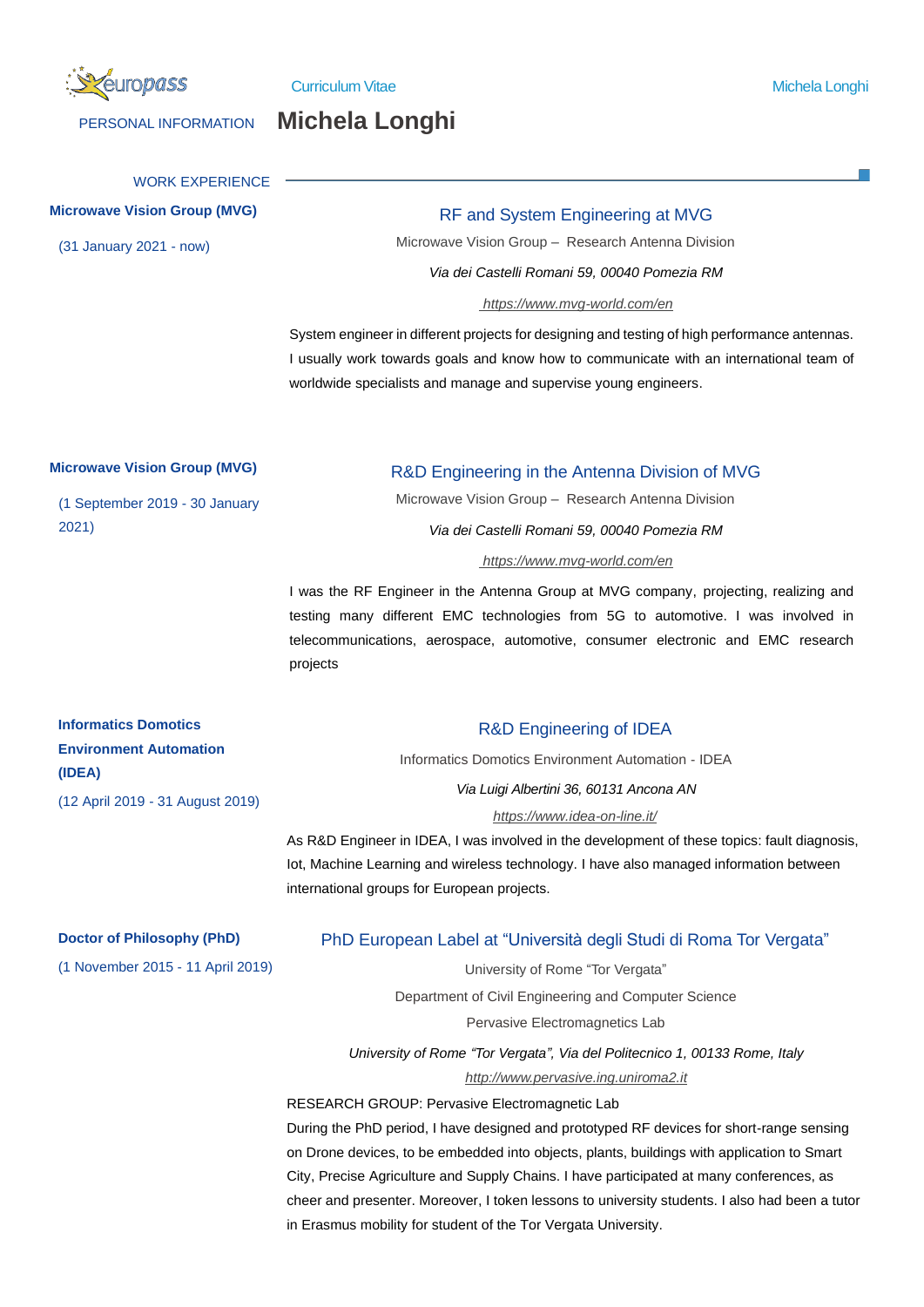

**International Doctor of Philosophy (PhD)**

# International PhD at "Eidgenössische Technische Hochschule Zürich"

### ETH Zurich

(1 November 2017 - 31 May 2018) ETH-Zurich – Autonomous System Lab (ASL)

*Eidgenössische Technische Hochschule Zürich, Rämistrasse 101, 8092 Zürich, Switzerland Department of Mechanical and Processing Engineering*

*Institute of Robotics and Intelligent System*

### *http://www.asl.ethz.ch/*

RESEARCH GROUP: Autonomous System Lab

I had worked in the Robot Lab, researching about intelligent robots and systems which operate autonomously in complex and variable environments. I improved team building and problem-solving skills, becoming autonomous in managing many innovative projects and working as tutor for many students.

# **Research Fellow at CNR** Research Fellow at Consiglio Nazionale delle Ricerche (CNR)

(1 April 2015- 31 October 2015) Consiglio Nazionale delle Ricerche CNR - Istituto di Elettronica e Ingegneria dell'Informazione e delle Telecomunicazioni IEIIT *Politecnico di Milano, P.zza Leonardo da Vinci, 32, Milan, Italy*

### *http://www.ieiit.cnr.it*

### RESEARCH GROUP: Engineering for Health and Wellbeing

The research activity has been focused on "Electromagnetic Fields (EMF) and Health". The objective of this activity has been the study of the neuromodulation and neurostimulation based on electromagnetic principles; in particular, it has been focused on the transcranial magnetic stimulation of deep brain regions (DBS).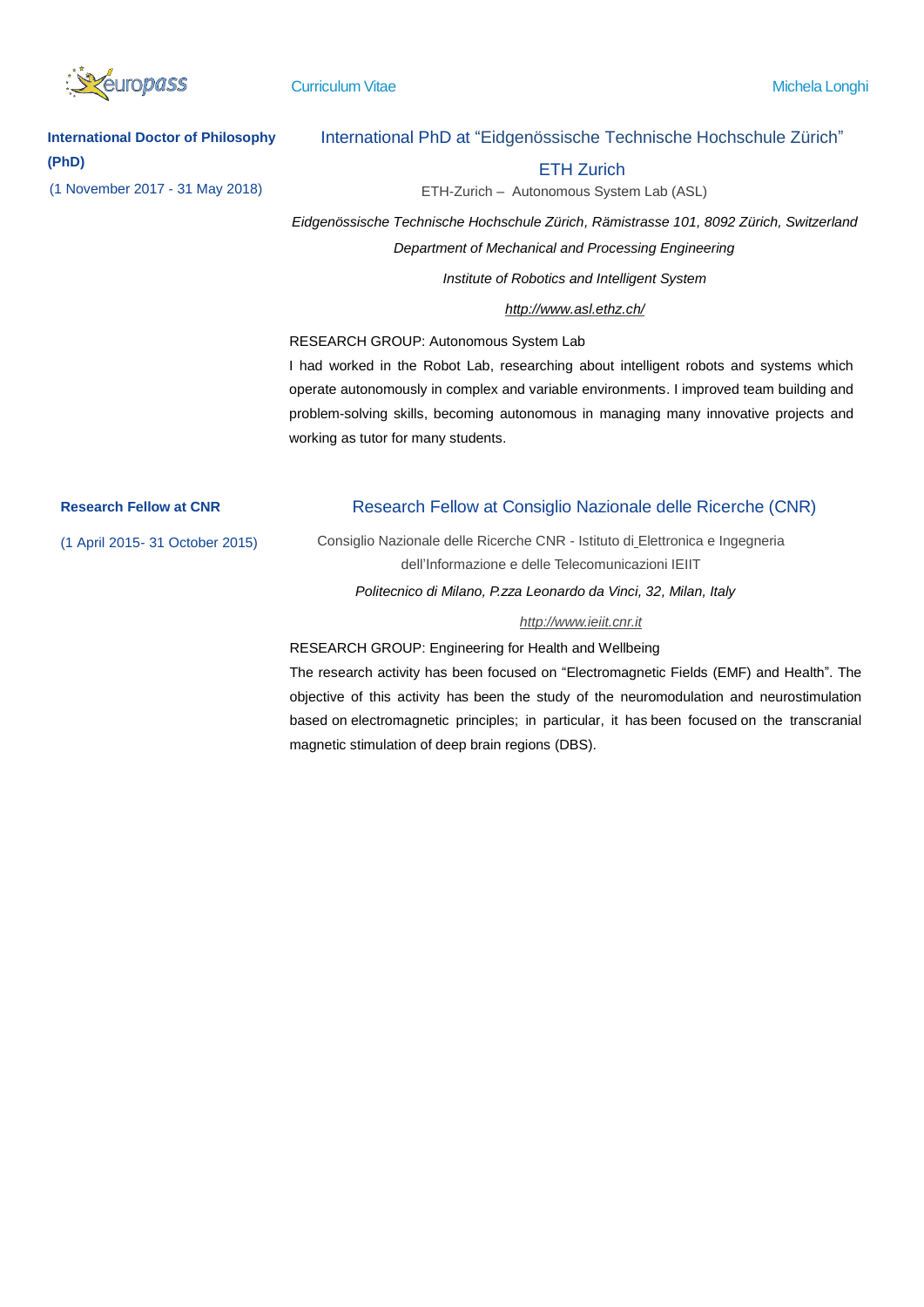

# **Physics Dept at UNIVPM and Experiment at the ESRF**

(7 January 2015 - 28 February 2015)

# Experiment at the European Synchrotron Radiation Facility (ESRF)

European Synchrotron Radiation Facility, ESRF - The European Synchrotron

*CS 40220, 38043 Grenoble, France*

Experiments activities in the laboratories of European Synchrotron for probing biaxial order in the nematic phase of bent-core liquid crystals. Plan and organize were the focus point in this experience, to identify objectives and priorities and consider the time available.

# **Trainee period at ESA** Trainee Period at European Space Agency (ESA)

(1 April 2014 - 31 August 2014) European Space Agency, ESA – ESTEC *Kepleraan 1, 2201 AZ Noordwijk, The Netherlands [http://www.esa.int](http://www.esa.int/)*

> My first international working experience was at ESA. In this prestigious organization, I tested my knowledges and realized phototypes of my ideas. In particular, I have designed passive satellite components as directional bimodal coupler for a compact beam-forming network. I worked in a competitive and challenging team, growing my self-confidence in an international context.

(2 April 2014 - 31 September 2014)

## **University Internship** Department of Information Engineering, "Università Politecnica delle Marche"

Università Politecnica delle Marche *Via brecce Bianche 1, Ancona, Italy [http://www.univpm.it](http://www.univpm.it/)*

Analysis and design of electromagnetic systems for aid to walking for visually impaired athletes. I have been involved in an international project with the Universidad Politecnica de Valencia to create electromagnetic prototypes for helping athletes with difficulties.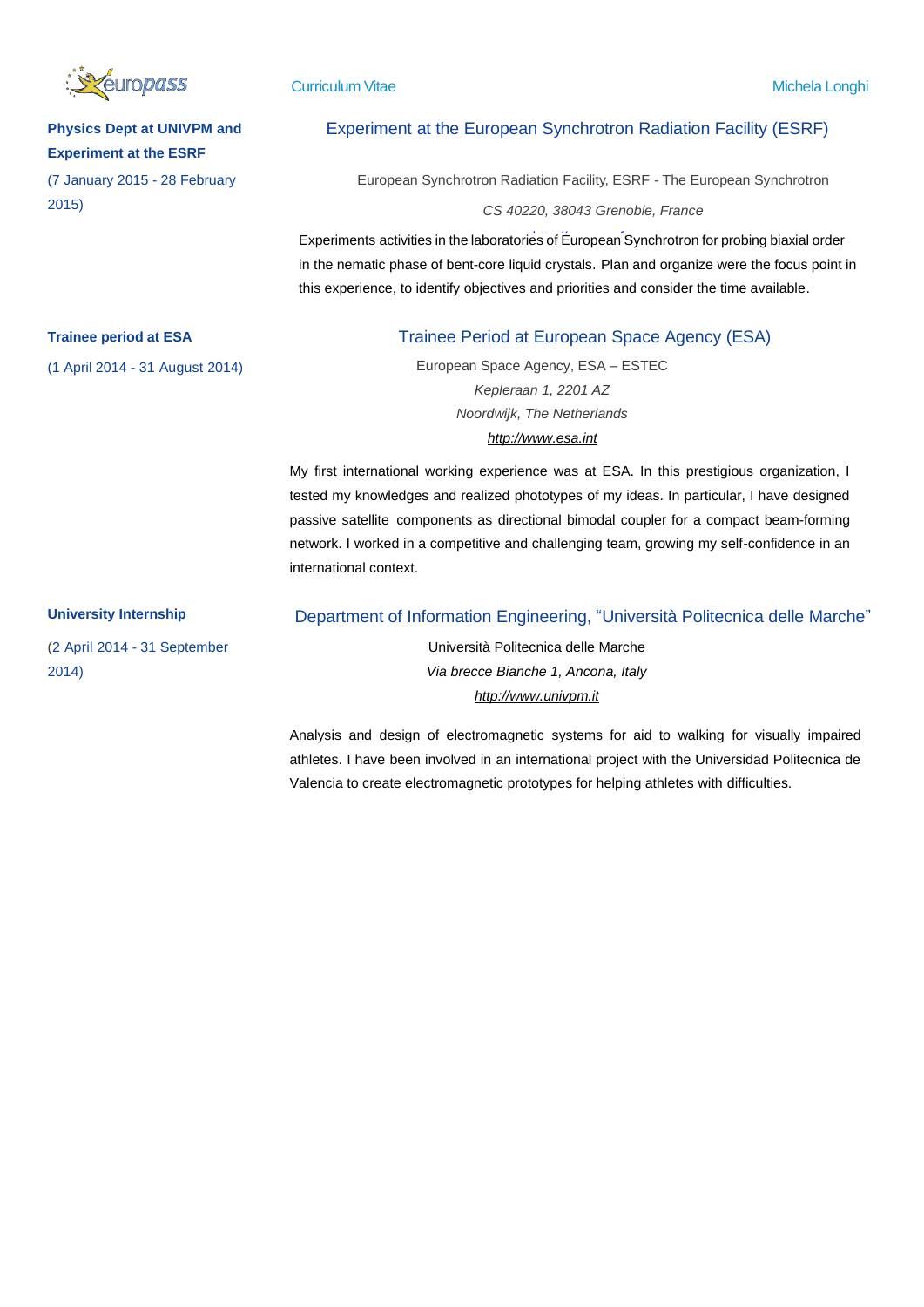

### Date 11 April 2019

# Title of qualification **PhD European label in "Computer Science, Control and Geoinformation"** Name and type of organization University of Rome "Tor Vergata"

Thesis title **"Hybrid RFID-UAV Frameworks for Ubiquitous Identification, Sensing and Mapping"** Thesis abstract Today, the idea to create interconnection among multiple devices for sharing information, is crucial. The Internet of Things (IoT) paradigm allows connections for acquiring information. Connections are made to improve the life quality and perception. Humans create even more infrastructures to reach this purpose, but they are not the only one. Many more humanoids and autonomous robots start to populate the everyday life. One of the more fascinating type is the Unmanned Aerial Vehicles (UAV), able to cross the sky as well as fly in small indoor spaces. The practical implementation of many technologies to develop the IoT more pervasive as possible, crush to the cost problem. The Radio Frequency Identification Technology (RFID) efficiency answer to this problem. It is a low-cost miniaturizable technology able to be adaptable in many situations such as harsh environments, building, humans' skin, clothes and many more. If UAVs and RFIDs technologies are merged together, a set of completely new opportunities and application fields are created. The Thesis addresses this interesting new idea by the developments of three different parts. The first one (Part I), is an introduction to the RFID and UAV worlds, together with the possible scenarios of application for the innovative hybrid solution. Then, the Thesis is partied in two innovative systems: The Reader-Drone (Part II) and the Tag-Copter (Part III). For each architecture, the electromagnetic models are developed to identify the upper-bound communication performance and some open-air empirical tests were performed to corroborate the theoretical analyses.

Title of qualification **PhD**

Date 1 November 2015 - 30 October 2018 Name and type of organization University of Rome "Tor Vergata" - Pervasive Electromagnetic Lab

Title of qualification **PhD International** Name and type of organization ETH Zurich

Date 1 November 2017 - 31 May 2018

Date 13 January 2016 Title of qualification **Graduation to Professional Engineer** Name and type of organization Ordine Nazionale degli Ingegneri

Title of qualification **Researcher**

Date 1 April 2015 – 31 October 2015 Name and type of organization CNR – Consiglio Nazionale delle Ricerche

Date 15 February 2015 – 20 February 2015 Title of qualification **Visiting Researcher** Name and type of organization ESRF - European Synchrotron Radiation Facility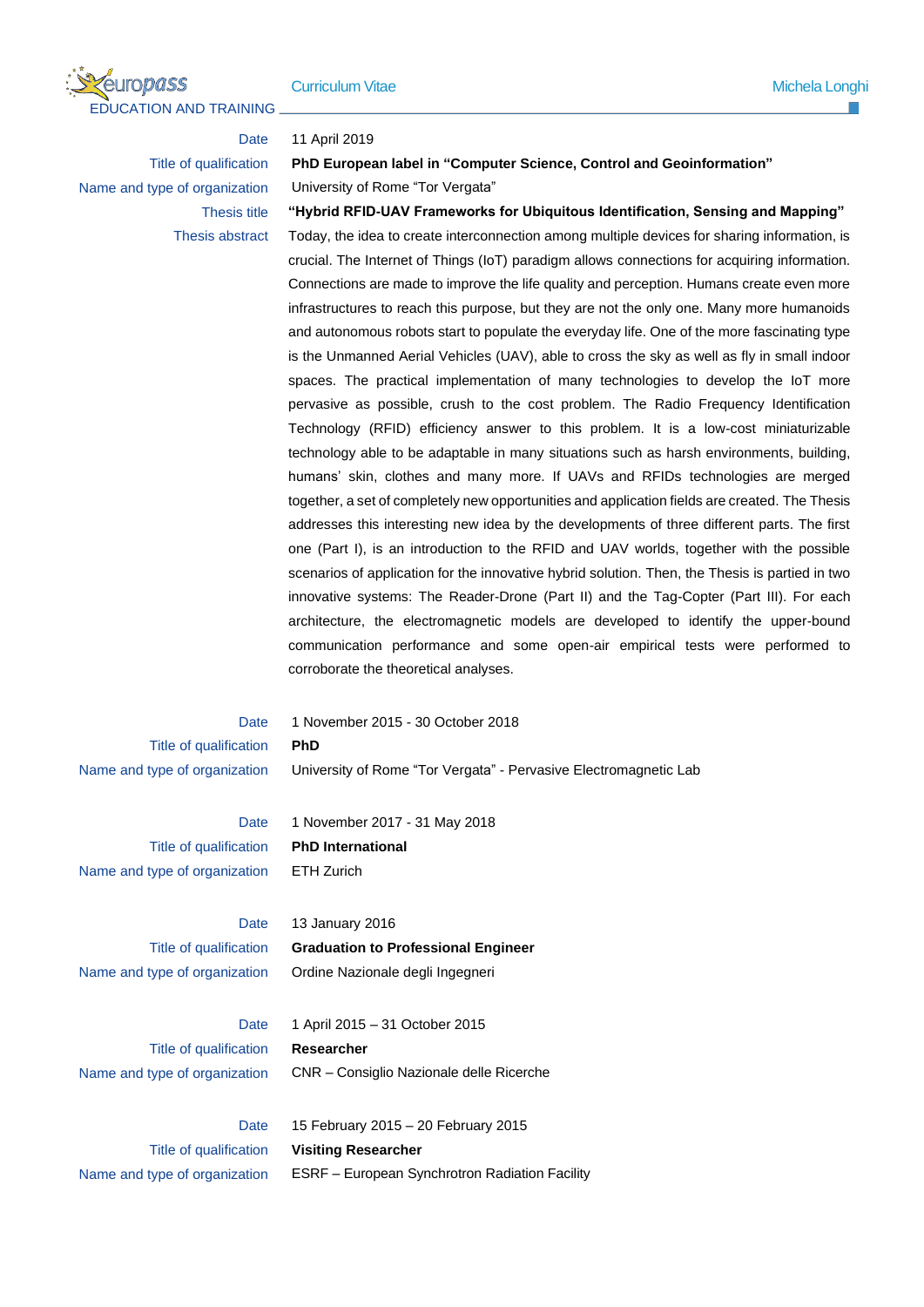

# Date 17 December 2014 Title of qualification **Master Degree in ELECTRONIC ENGINEERING** Name and type of organization Università Politecnica delle Marche – Facoltà di INGEGNERIA Level international classification  $2<sup>nd</sup>$  level degree – Master Age at Graduation 24 Official time limit for the course Two years Degree mark 110/110 with honours (17/12/2014) Thesis title **DESIGN OF BIMODAL DIRECTIONAL COUPLERS AND PHASE SHIFTERS FOR APPLICATIONS IN COMPACT BEAM FORMING NETWORKS** Thesis abstract The main object of the thesis is the design of beam forming networks made up of 2N-port couplers (N>2) in such a way as to reduce the number of layers necessary to obtain the required division. In this context one key point is given by the matching network, which should be capable to match simultaneously all the inputs. Indeed, the solution of this problem exists only for very few cases, including 4-port doubly symmetric directional couplers and 1:N dividers with rotational symmetry. The generalization to a multiport case is this specific task. Date 1 April 2014 – 31 August 2014 Title of qualification **Young Researcher Trainee** Name and type of organization ESA – European Space Agency Date 20 October 2012 Title of qualification **Bachelor Degree in ELECTRONIC ENGINEERING** Name and type of organization Università Politecnica delle Marche – Facoltà di INGEGNERIA Level international classification  $1<sup>st</sup>$  level degree – Bachelor Age at Graduation 22 Official time limit for the course Three years Degree mark 104/110 (20/10/2012) Thesis title **ANALYSIS AND DESIGN OF ELECTROMAGNETIC SYSTEMS FOR AID TO WALKING FOR VISUALLY IMPAIRED ATHLETES** Thesis abstract The thesis describes a research project, which saw the participation of the *"Universidad Politecnica de Valencia"*. The first part is about the use of RFID sensors programmed and positioned in strategic places as an aid to impaired athletes during a race. Through these sensors positioned along the route of the marathon, the athlete can run alone, guided by the instructions stored in the RFID. Such instructions are read through a Bluetooth receiver dressed by the runner. The second part concerned the design and the practical realization of a helical antenna, driven by a portable network analyzer, that allows seeing in front of the athlete. The final solution provides a hybrid system of these possible applications. Date June 2008 Title of qualification **Trainee at Polytechnic of Milano** Name and type of organization HI-TEC project for only 100 high school students from all Italy at POLIMI, Milan Date 11 July 2009 Title of qualification **Secondary school diploma** Name and type of organization Liceo Scientifico "Giacomo Leopardi", Recanati Age at Graduation 19

Official time limit for the course Five years Thesis title **The Aurea Section in History, Art, Life, Literature and Philosophy**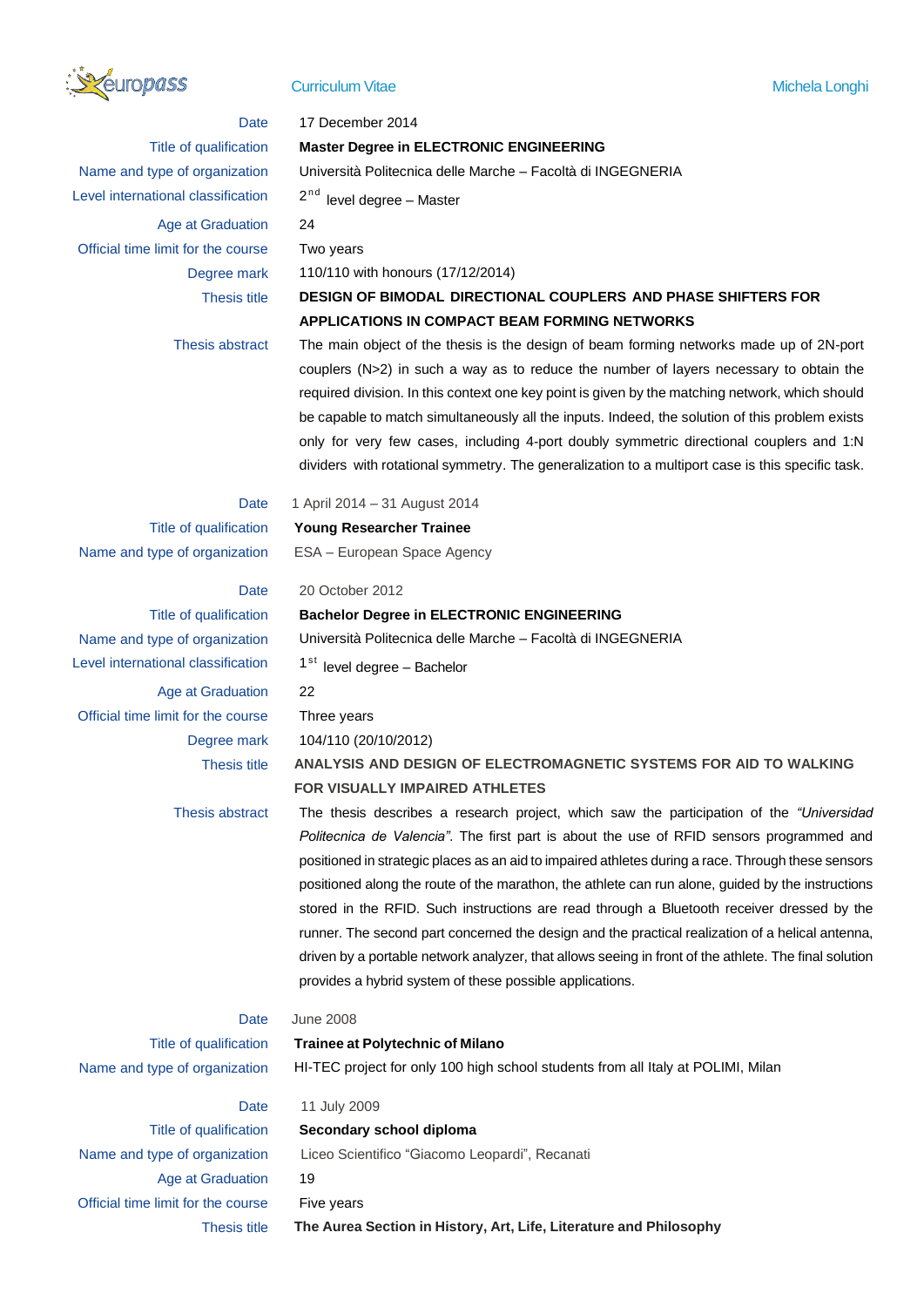

Curriculum Vitae Michela Longhi and America Curriculum Vitae Michela Longhi and America Curriculum Michela Longhi

 $\mathbb{R}^2$ 

Mother tongue

Other language(s)

| tongue  | Italian              |           |                    |                   |                |
|---------|----------------------|-----------|--------------------|-------------------|----------------|
|         | <b>UNDERSTANDING</b> |           | <b>SPEAKING</b>    |                   | <b>WRITING</b> |
|         | Listening            | Reading   | Spoken interaction | Spoken production |                |
| English | Excellent            | Excellent | Excellent          | Excellent         | Excellent      |
|         |                      |           |                    |                   |                |
| French  | Good                 | Good      | Good               | Good              | Good           |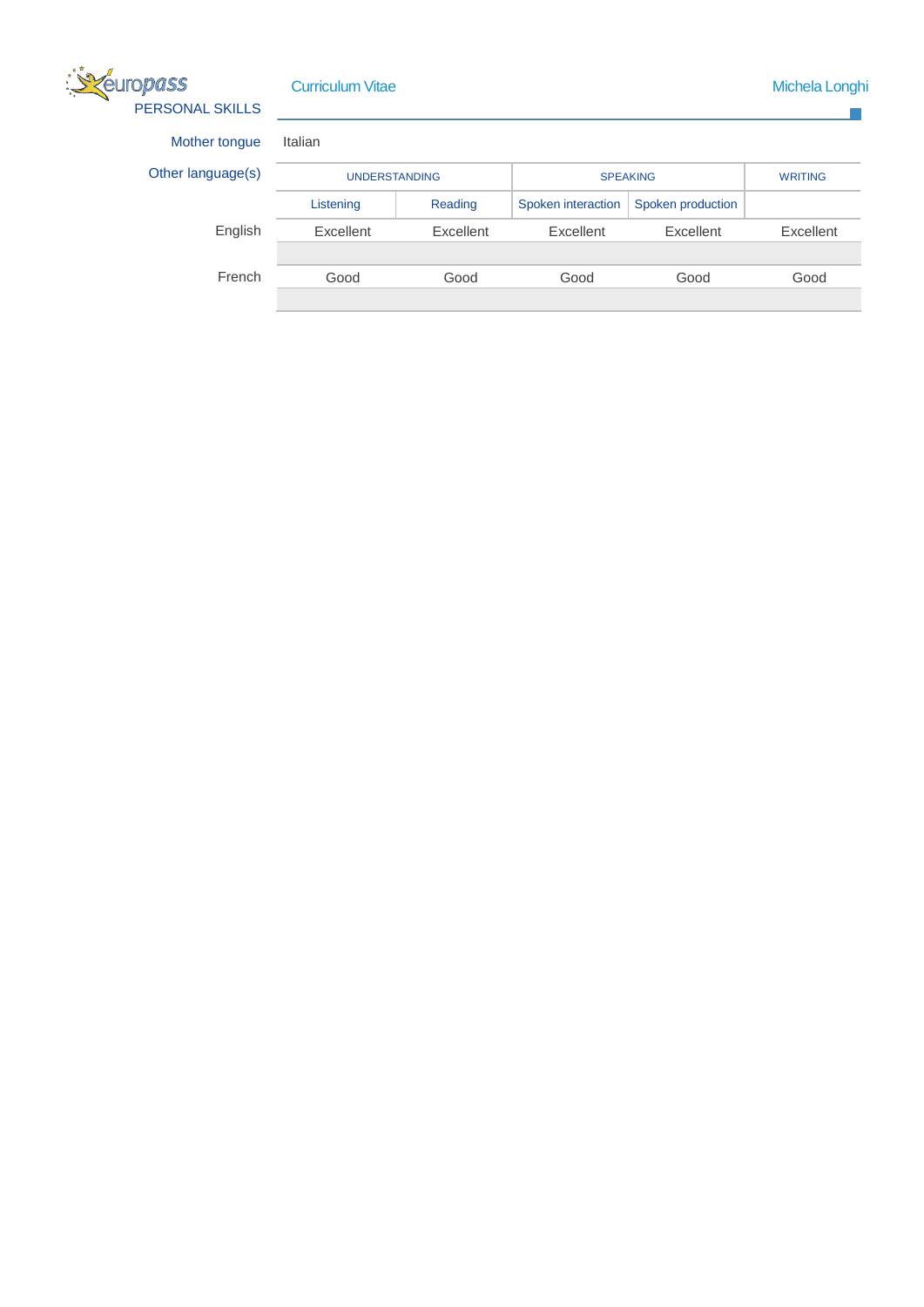### *Journal Papers*

[1] M. Longhi and G. Marrocco, "Ubiquitous Flying Sensor Antennas: Radiofrequency Identification Meets Micro Drones," in *IEEE Journal of Radio Frequency Identification*, vol. 1, no. 4, pp. 291-299, Dec. 2017, doi: 10.1109/JRFID.2018.2801882. Abstract: Tag-copter is an architecture of dynamic and self-relocating sensor devices originating from the synergy between sensororiented radiofrequency identification (RFID) and the emerging micro air vehicles technology. Tag-copters integrate a low-cost nano multi-copter with a miniaturized RFID data-logger antenna for the ubiquitous and cooperative monitoring of indoor volumes as well as of harsh environments. This concept is preliminary exploited by means of a theoretical formulation to derive the upper-bound performance of a flying "winged sensor." The analysis addresses the sensing accuracy versus the flight speed and the reliability of the on-the-flight data exchange with a fixed base-station through backscattering modulation. A first working 16 g prototype, capable of temperature measurement and storage, is experimented in a controlled setup to corroborate theoretical and experimental findings. The same device is then applied in realistic conditions concerning the temperature mapping within indoor environments. Preliminary results demonstrate that the maximum temperature measurement error is of the order of 1 °C along flight trajectories of 30 m. Finally, most of the data stored within the datalogger memory can be correctly uploaded by a flying tag-copter toward a fixed reader provided that the copter flies at approximatively 1 - 1.5 m from it.

URL: <https://ieeexplore.ieee.org/stamp/stamp.jsp?tp=&arnumber=8281505&isnumber=8294008>

[2[\] G. Casati,](https://ieeexplore.ieee.org/author/37085844456) [M. Longhi,](https://ieeexplore.ieee.org/author/37085834258) [D. Latini,](https://ieeexplore.ieee.org/author/38506599300) [F. Carbone,](https://ieeexplore.ieee.org/author/37085500183) [S. Amendola,](https://ieeexplore.ieee.org/author/37085379464) [F. Del Frate,](https://ieeexplore.ieee.org/author/37269662900) [G. Schiavon,](https://ieeexplore.ieee.org/author/37269664200) [G. Marrocco,](https://ieeexplore.ieee.org/author/37279463000) "The Interrogation Footprint of RFID-UAV: Electromagnetic Modeling and Experimentations," in *IEEE Journal of Radio Frequency Identification*, vol. 1, no. 2, pp. 155- 162, June 2017, doi: 10.1109/JRFID.2017.2765619.

Abstract: The combined use of unmanned aerial vehicles (UAV) and radiofrequency identification (RFID) devices is an emerging topic of the environmental monitoring, which combines the versatility of multi-copter airframes with the potentiality of low-cost wireless sensors. This paper introduces some performance metrics suitable to quantify the capability of an RFIDrone to scan a surface equipped with radio-sensors. By using simple propagation models, an optimal drone-surface distance is mathematically derived at the purpose to maximize the electromagnetic footprint for the specific choice of system parameters, such as the sensor type and position, the reader sensitivity, the ground reflectivity, the radiated power, and the flight velocity. Theoretical achievements and some preliminary experimentations indicate that omnidirectional antennas are preferred for the drone so that 9-12 m footprints could be achieved with state-of-the-art readers and battery-less or battery-assisted RFID sensors, provided that the UAV flights at 3-5 m from the surface to be monitored. In this condition, the hit-rate of arrays of tags is better than 90% for a flying speed less than 1.8 km/h. The read performance is instead sensibly degraded by the presence of multi path in case of sensors spaced out the surface. URL: <https://ieeexplore.ieee.org/stamp/stamp.jsp?tp=&arnumber=8082513&isnumber=8241467>

[3] S. Fiocchi, M. Longhi, P. Ravazzani, Y. Roth, A. Zangen, M. Parazzini, "Modelling of the Electric Field Distribution in Deep Transcranial Magnetic Stimulation in the Adolescence, in the Adulthood, and in the Old Age", *Computational and Mathematical Methods in Medicine*, vol. 2016, Article ID 9039613, 9 pages, 2016, [doi: 10.1155/2016/9039613.](https://doi.org/10.1155/2016/9039613)

Abstract: In the last few years, deep transcranial magnetic stimulation (dTMS) has been used for the treatment of depressive disorders, which affect a broad category of people, from adolescents to aging people. To facilitate its clinical application, particular shapes of coils, including the so-called Hesed coils, were designed. Given their increasing demand and the lack of studies which accurately characterize their use, this paper aims to provide a picture of the distribution of the induced electric field in four realistic human models of different ages and gender. In detail, the electric field distributions were calculated by using numerical techniques in the brain structures potentially involved in the progression of the disease and were quantified in terms of both amplitude levels and focusing power of the distribution. The results highlight how the chosen Hesed coil (H7 coil) is able to induce the maxima levels of **E** mainly in the prefrontal cortex, particularly for the younger model. Moreover, growing levels of induced electric fields with age were found by going in deep in the brain, as well as a major capability to penetrate in the deepest brain structures with an electric field higher than 50%, 70%, and 90% of the peak found in the cortex.

URL:<https://www.hindawi.com/journals/cmmm/2016/9039613/>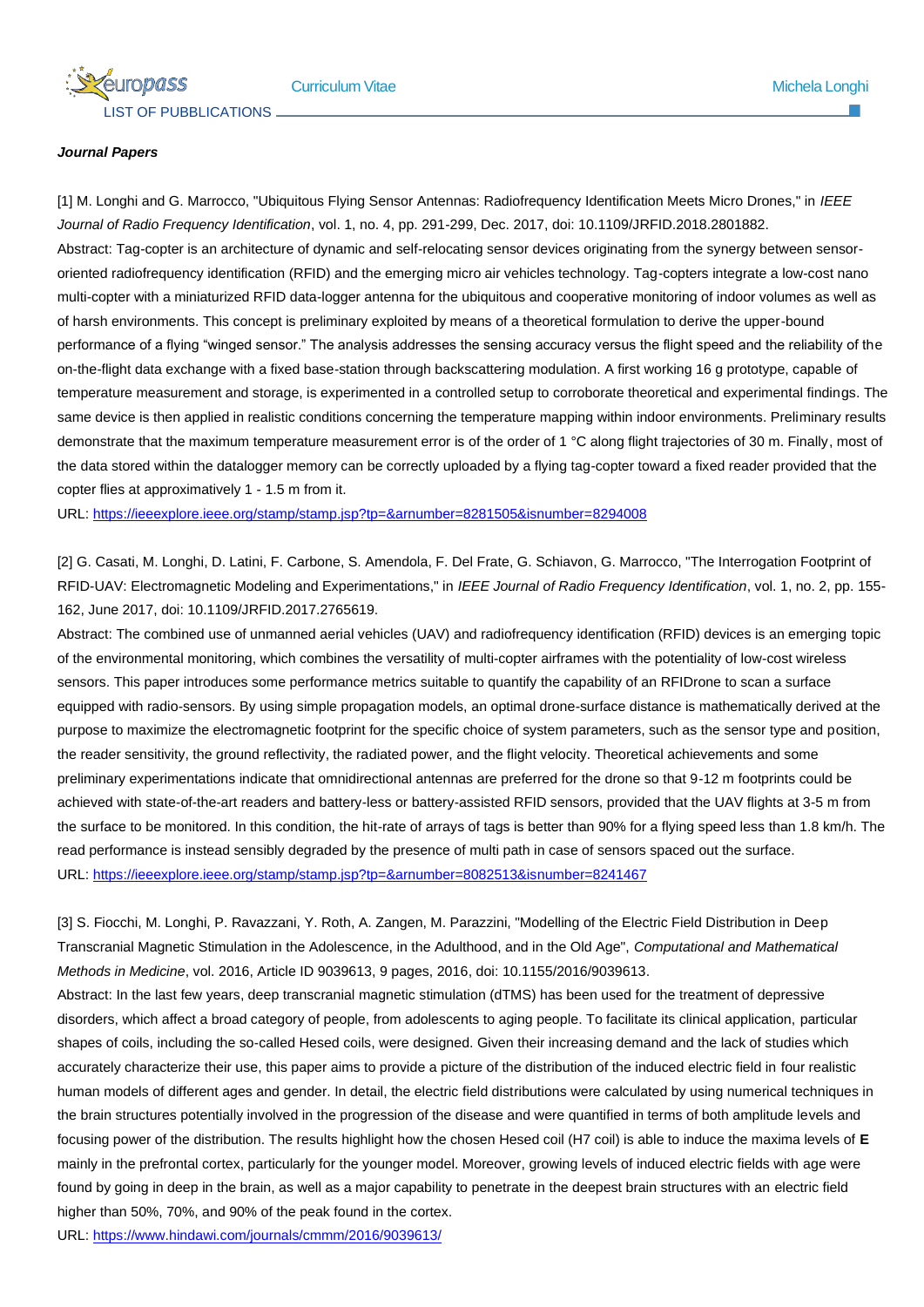

[4] M. Longhi, Z. Taylor, M. Popović, J. Nieto, G. Marrocco and R. Siegwart, "RFID-Based Localization for Greenhouses Monitoring Using MAVs," *2018 IEEE-APS Topical Conference on Antennas and Propagation in Wireless Communications (APWC)*, 2018, pp. 905-908, doi: 10.1109/APWC.2018.8503764.

Abstract: This paper presents a localization method for Micro Aerial Vehicles (MAVs) equipped with RFID sensors for the monitoring of small indoor areas such as greenhouses. After validating the localization procedure, we perform some experiments aimed to produce thermal mapping in an indoor environment to control and prevent anomalous changes for the plant safety. Moreover, the accuracy of our RFID based localization method is evaluated by comparison with Maplab and Vicon systems, two precise but expensive localization method. We obtained a localization accuracy of σ = 0.12 m as standard deviation for the RFID localization system, that could be considered adequate for a greenhouse.

URL: <https://ieeexplore.ieee.org/stamp/stamp.jsp?tp=&arnumber=8503764&isnumber=8503665>

[5] M. Longhi, A. Millane, Z. Taylor, J. Nieto, R. Siegwart and G. Marrocco, "An Integrated MAV-RFID System for Geo-referenced Monitoring of Harsh Environments," *2018 IEEE Conference on Antenna Measurements & Applications (CAMA)*, 2018, pp. 1-4, doi: 10.1109/CAMA.2018.8530596.

Abstract: Micro Aerial Vehicles (MAVs) equipped with lightweight Radio Frequency Identification (RFID) sensor data-loggers, have the potential to assist in achieving environmental awareness in a large range of situations. However, in order to gain such insight, the system must be able to accurately localize itself and fuse any readings of its surroundings into a consistent map. In this paper we demonstrate how camera, IMU and environmental data obtained with an RFID-enabled temperature sensor may be merged together to create accurate 3D maps along the MAV curvilinear trajectories in unknown locations. The idea is demonstrated through experimentations in both indoor and outdoor harsh environments.

URL: <https://ieeexplore.ieee.org/stamp/stamp.jsp?tp=&arnumber=8530596&isnumber=8530450>

[6] M. Longhi and G. Marrocco, " [Flying sensors: Merging Nano-UAV with radiofrequency identification,](https://ieeexplore.ieee.org/abstract/document/8098875/)" in *2017 IEEE International Conference on RFID Technology & Application (RFID-TA)*, 2017, pp. 164-168, doi: 10.1109/RFID-TA.2017.8098875. Abstract: The concurrent evolutions of micro/nano Unmanned Aerial Vehicles (UAVs) and sensor-oriented Radio frequency identification (RFID) technology, prompts the idea of winged-tags for a ubiquitous and dynamic monitoring of harsh environments and of large indoors spaces. It is here described and experimentally characterized the concept of Tag-Drone comprising a low-cost nanoquadcopter and a miniaturized RFID tag having temperature sensing capability. The weight of the RFID sensor is compatible with the modest payload of the quadcopter, and it can be interrogated up to three meters. A simple experimental procedure, involving a reproducible guided flight of the Tag-Drone, is hence described to estimate the visibility time windows with respect to a base station for on-the-flight data exchange in case of different operational modes.

URL:<https://ieeexplore.ieee.org/stamp/stamp.jsp?tp=&arnumber=8098875&isnumber=8098637>

[7] M. Longhi, J. Galdeano, A. Morini, M. Baldelli, P. Angeletti, G. Toso, G. Venanzoni "Dual-polarization beam forming networks based on high order directional couplers," *2017 11th European Conference on Antennas and Propagation (EUCAP)*, 2017, pp. 2820- 2823, doi: 10.23919/EuCAP.2017.7928694.

Abstract: A Ka-band dual-polarization 3 dB directional coupler is designed for Beam Forming Network applications. The proposed solution is particularly suited for compact Nolen networks. Nolen architecture is attractive because it is planar and lossless. Two parallel square waveguides are coupled through an array of apertures, designed to get the desired coupling and high isolation between the two orthogonal polarizations.

URL:<https://ieeexplore.ieee.org/stamp/stamp.jsp?tp=&arnumber=7928694&isnumber=7927946>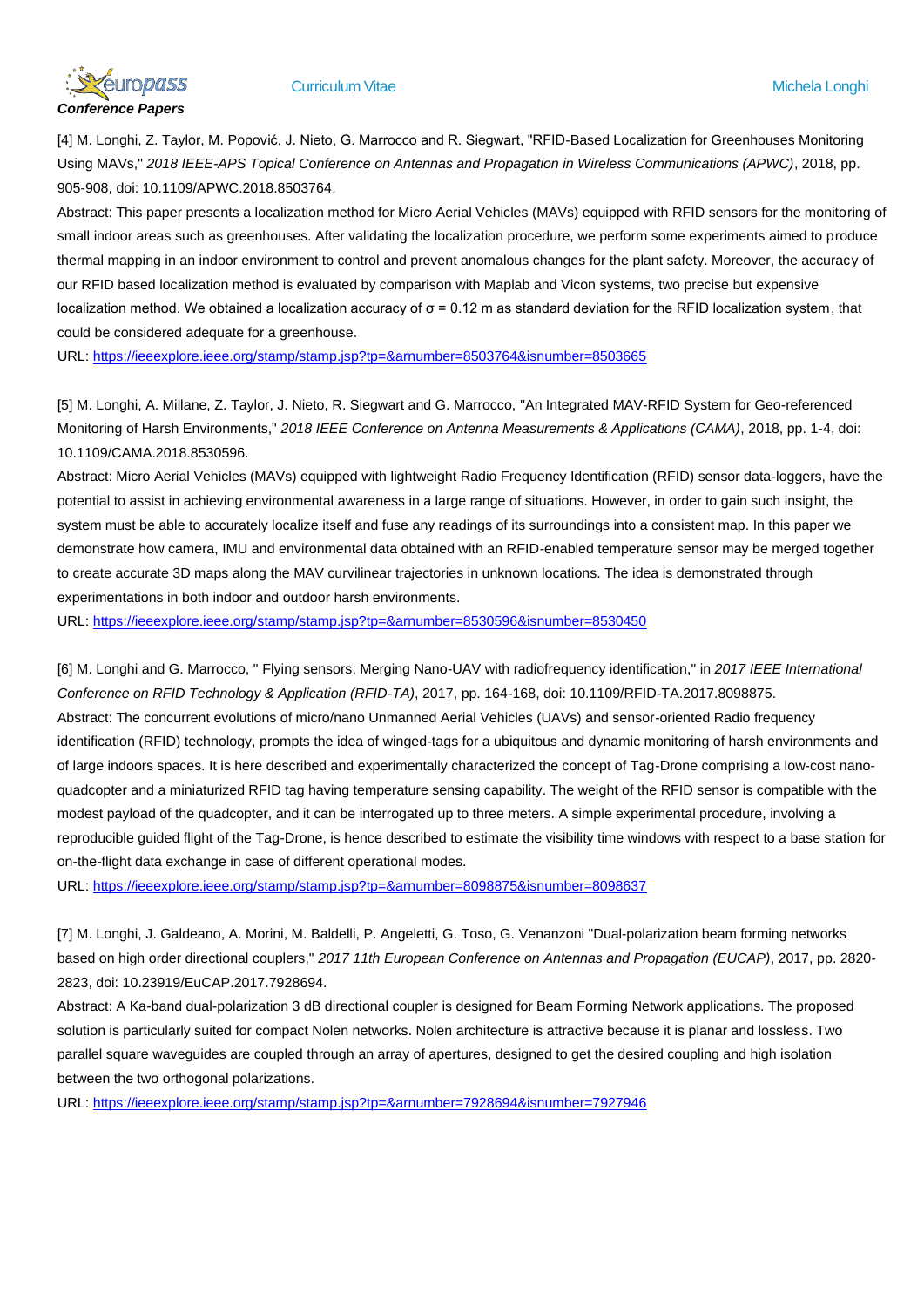

[8] M. Longhi, G. Casati, D. Latini, F. Carbone, F. Del Frate and G. Marrocco, "RFIDrone: Preliminary experiments and electromagnetic models," *2016 URSI International Symposium on Electromagnetic Theory (EMTS)*, 2016, pp. 450-453, doi: 10.1109/URSI-EMTS.2016.7571423.

Abstract: We introduce in a unitary way the paradigm of radiofrequency identification (RFID) merged with the technology of Unmanned Aerial Vehicles (UAV) giving rise to RFIDrone devices. Such family comprises the READER-Drone, which is a suitable UAV integrated with an autonomous RFID reader to act as mobile scanner of the environment, and the TAG-Drone, a UAV only equipped with an RFID sensor tag that hence becomes a mobile and automatically re-positioned sensor. We shows some handy electromagnetic models to identify the upper-bound communication performance of RFIDrone in close proximity of a scattering surface and we resume the results of some preliminary open-air experimentation corroborating the theoretical analysis.

URL: <https://ieeexplore.ieee.org/stamp/stamp.jsp?tp=&arnumber=7571423&isnumber=7571290>